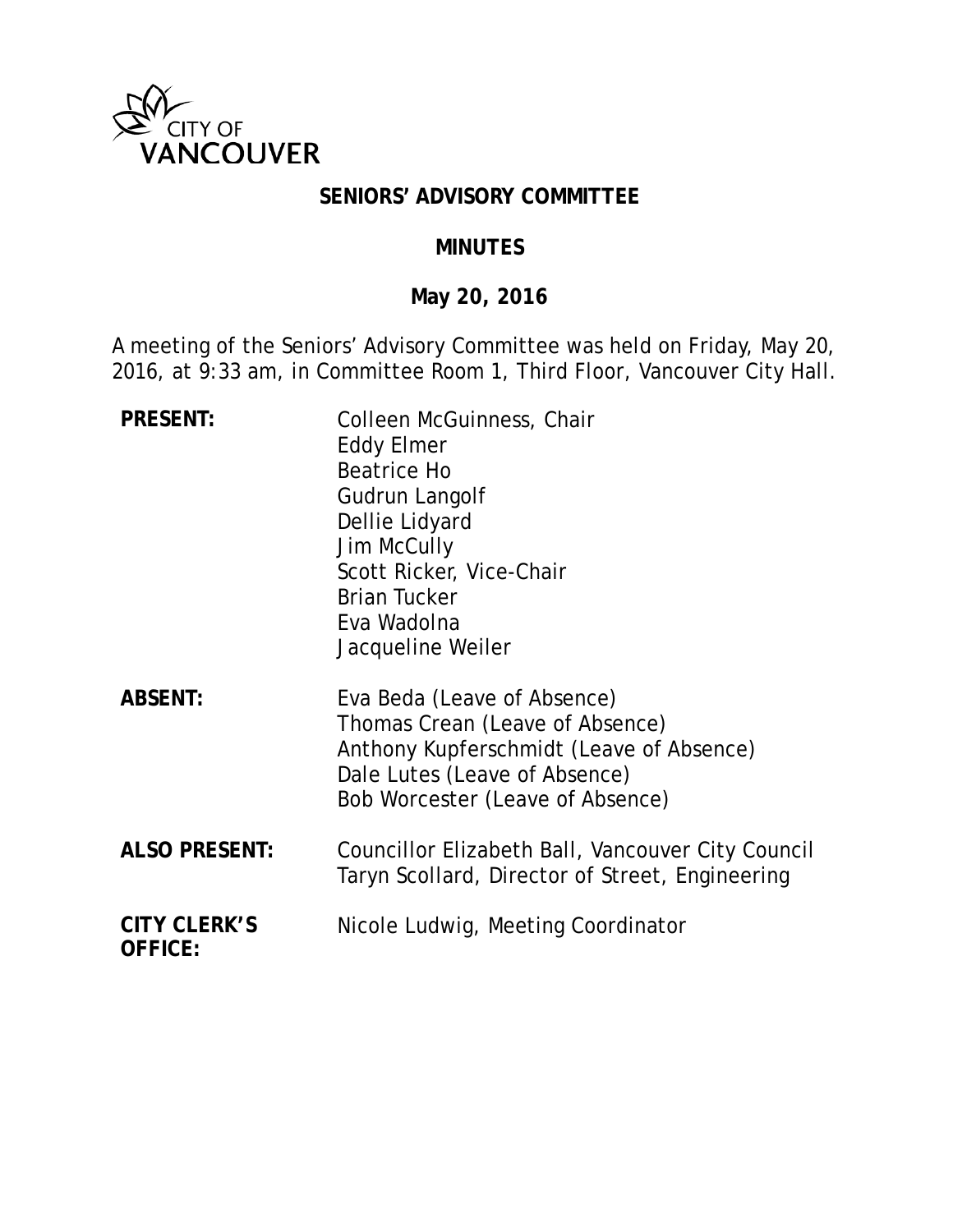### **Leave of Absence Requests**

MOVED by Scott Ricker SECONDED by Jacqueline Weiler

> THAT Eva Beda, Tom Crean, Anthony Kupferschmidt, Dale Lutes, and Bob Worcester be granted leaves of absence for this meeting.

CARRIED UNANIMOUSLY

## **Approval of Minutes**

MOVED by Beatrice Ho SECONDED by Dellie Lidyard

> THAT the Minutes of the Regular Meeting of March 11, 2016, be approved.

CARRIED UNANIMOUSLY

MOVED by Dellie Lidyard SECONDED by Scott Rickard

THAT the working session notes of April 15, 2016, be approved.

CARRIED UNANIMOUSLY

## **1. Business Arising from the Minutes**

None.

### **2. Presentation: Killarney Seniors Centre**

Sandra Korpan, Project Manager, Facilities and Design Management, provided an overview of the process for the Killarney Seniors Centre (*on file*), and introduced Craig West, Taylor and Kurtz Architecture, who presented the design plans for the Centre (*on file*). Ms. Korpan and Mr. West, along with Lisa Prescott, Manager of Recreation Services, Vancouver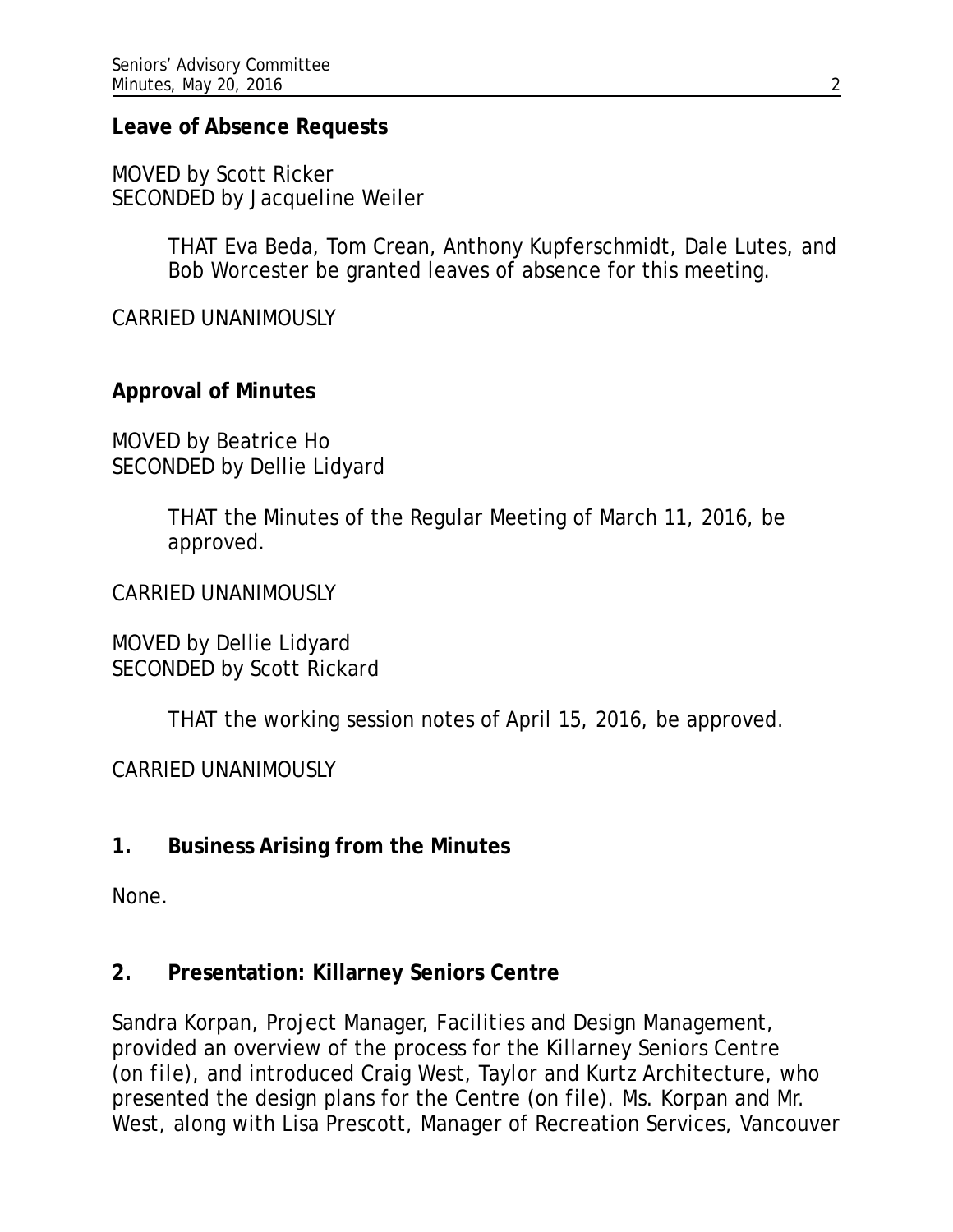Parks and Recreation, responded to questions and concerns raised by Committee members.

The Committee requested that the presenters return with an update before the report goes to Council.

\* \* \* \* \*

*At this point in the meeting, the Committee agreed to deal with the report of the Transportation Subcommittee as the next item of business.*

*For ease of reference the minutes are recorded in numerical order.*

*\* \* \* \* \**

## **3. Committee Liaison Updates**

*a. Council Liaisons*

Councillor Ball responded to an enquiry regarding presentations to Council, and agreed to provide information to the Committee via staff when a presentation is of relevance to current work.

*b. School Board Liaison*

No report.

*c. Park Board Liaison*

No report.

### *d. Vancouver Public Library Liaison*

Andrea Brown, Acting Vancouver Public Library Liaison, noted the new outreach coordinator for the library will be starting on May 31, 2016. She also provided an update on the Vancouver Public Library's Strategic Planning Process.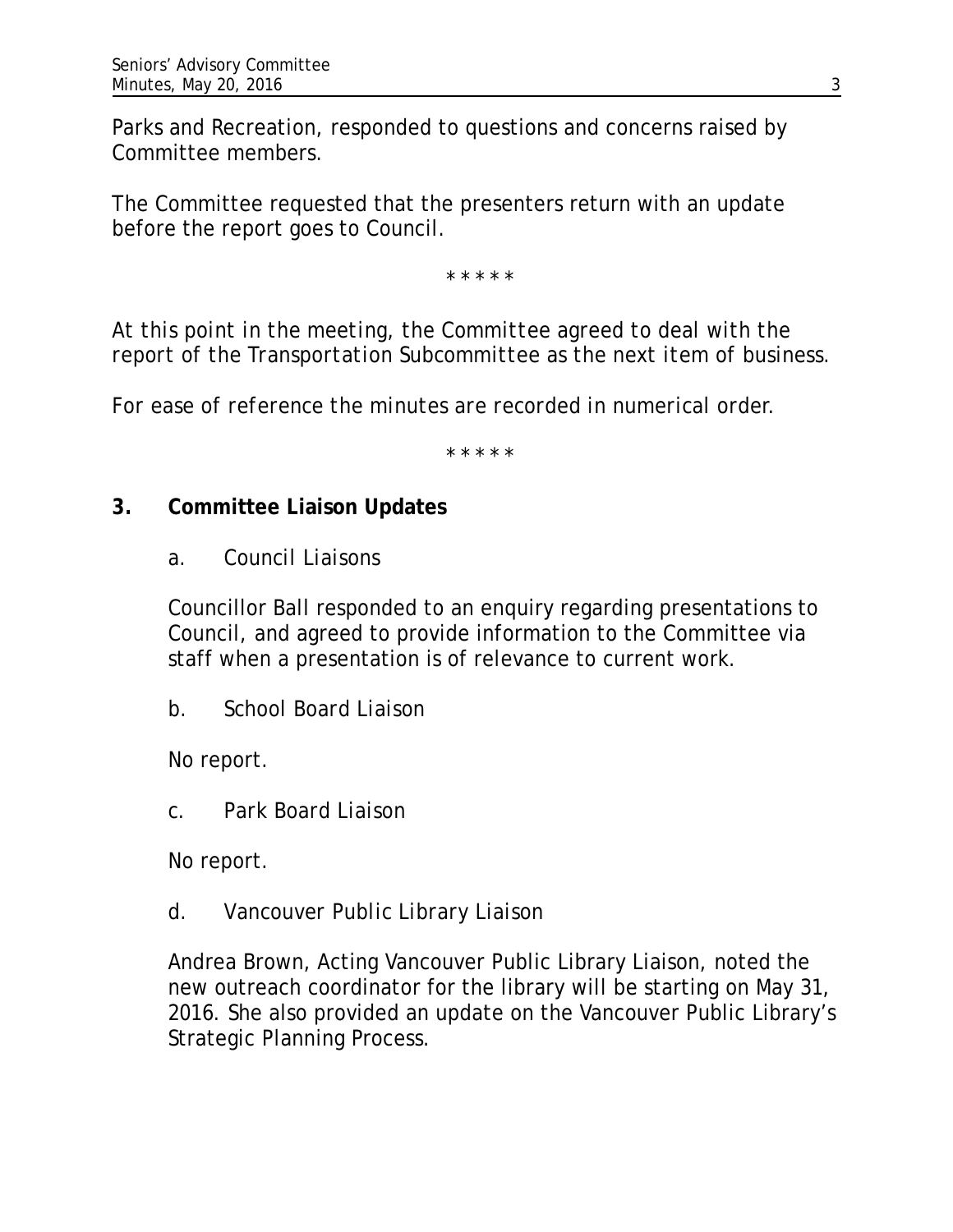## *e. Staff Liaison*

Taryn Scollard, Staff Liaison, noted two sessions have been scheduled for advisory committee members as follows:

- Advisory Committee Member Training Session July 6, 2016 from 5:30 pm to 7:30 pm
- 2016 Council of Councils October 26, 2016, from 5:30 pm to 8 pm

# **4. Subcommittee and Working Group Updates**

*a. Communication*

No report.

# *b. Community Engagement*

Beatrice Ho noted she, the Chair, and Jacqueline Weiler and Colleen met with the Vancouver Courier and they would like to write an article about the Seniors' Advisory Committee. Also the Courier is looking for outstanding volunteer nominations. She also noted that the Metro Vancouver Alliance will be hosting an event regarding the cancellation of the Bus #49 route, and agreed to forward the information.

# *c. Housing*

The Housing Subcommittee noted members would like to meet with the City Manager regarding seniors housing. Councillor Ball agreed to help facilitate such a meeting.

*d. Social Isolation and Loneliness*

No report.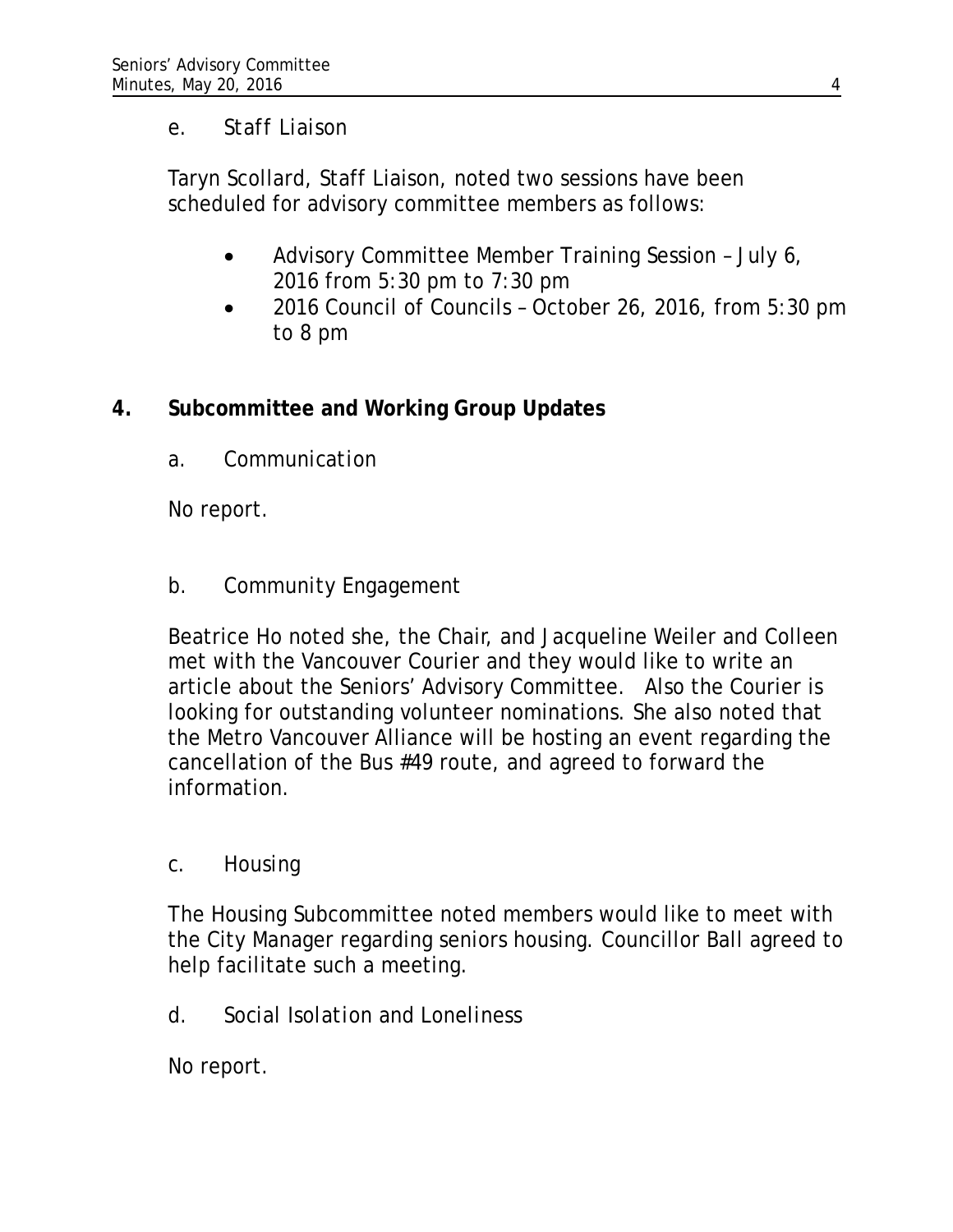# *e. Transportation and mobility*

*i.* West  $10^{th}$  Avenue Motion

Lon LaClaire, Acting Director of Transportation, and Dale Bracewell, Manager of Active Transportation, provided an overview of the proposed separated bicycle lanes near Vancouver General Hospital, and responded to questions.

MOVED by Dellie Lidyard SECONDED by Eva Wadolna

# **WHEREAS**

- 1. In 2013, Council ratified the City's plan to seek formal recognition from the World Health Organization as a "Global Age-Friendly City;"
- 2. In 2014, the Province of British Columbia officially designated Vancouver as an "Age-Friendly Community;"
- 3. Both of these actions have committed the City to follow an "Age-Friendly Action Plan" which refers to "making streets and sidewalks more accessible and reviewing accessibility in areas where seniors live or gather;"
- 4. The Transportation 2040 Plan prioritizes the needs of pedestrians above all others and further states that "a special emphasis will be placed on safety for at-risk groups to get to where they need to go comfortably and safely";
- 5. Seniors require safe and efficient access to West 10th Avenue so they may attend the numerous medical facilities in the area, including the emergency department at Vancouver General Hospital; the BC Cancer Research Centre; the Eye Care Centre; the Arthritis Centre; the Blusson Spinal Cord Centre; the Centre for Hip Health and Mobility; and the Gordon and Leslie Diamond Health Centre;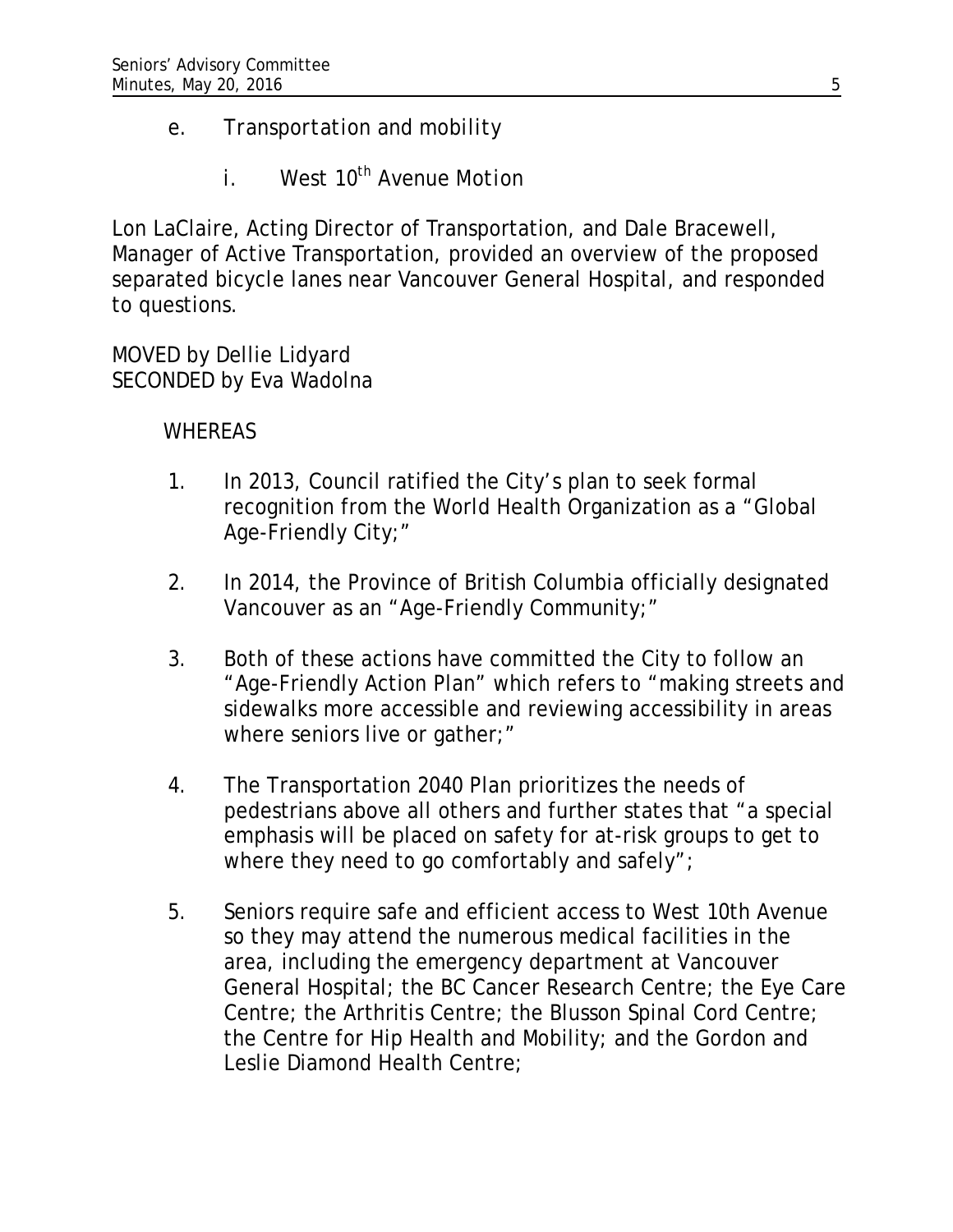- 6. The addition of a dedicated bicycle route would increase traffic along this route and therefore increase the risk for collisions with pedestrians, especially those who are disoriented or mobility-impaired;
- 7. The addition of the bicycle route would also leave inadequate space for taxis, HandyDart, private cars, or emergency vehicles (especially in cases of vehicle breakdown or catastrophic events);
- 8. The current plans do not provide safe, dedicated pick-up and drop-off locations for seniors accessing medical facilities;
- 9. The proposed removal of up to 77 parking spaces would require seniors and/or their caregivers to park and walk a much greater distance to and from medical facilities;
- 10. The current designs do not provide for sufficient lighting or other features that improve safety and comfort for vulnerable seniors;

THEREFORE BE IT RESOLVED THAT the Seniors Advisory Committee request Council direct staff to:

- 1. Investigate more suitable options for the proposed protected bicycle lane, which may include relocating it to the designated bicycle path on West 7th Avenue between Oak and Ash Streets;
- 2. Ensure sufficient sheltered drop-off/pick-up locations in front of entrances to each medical facility along West 10th Avenue, directly connected by gentle ramps and raised crosswalks to slow traffic;
- 3. Ensure clear signage to caution motorists about vulnerable pedestrians and to give priority to emergency vehicles;
- 4. Ensure adequate lighting, crossing signals, and benches for the safety and comfort of vulnerable pedestrians.

CARRIED UNANIMOUSLY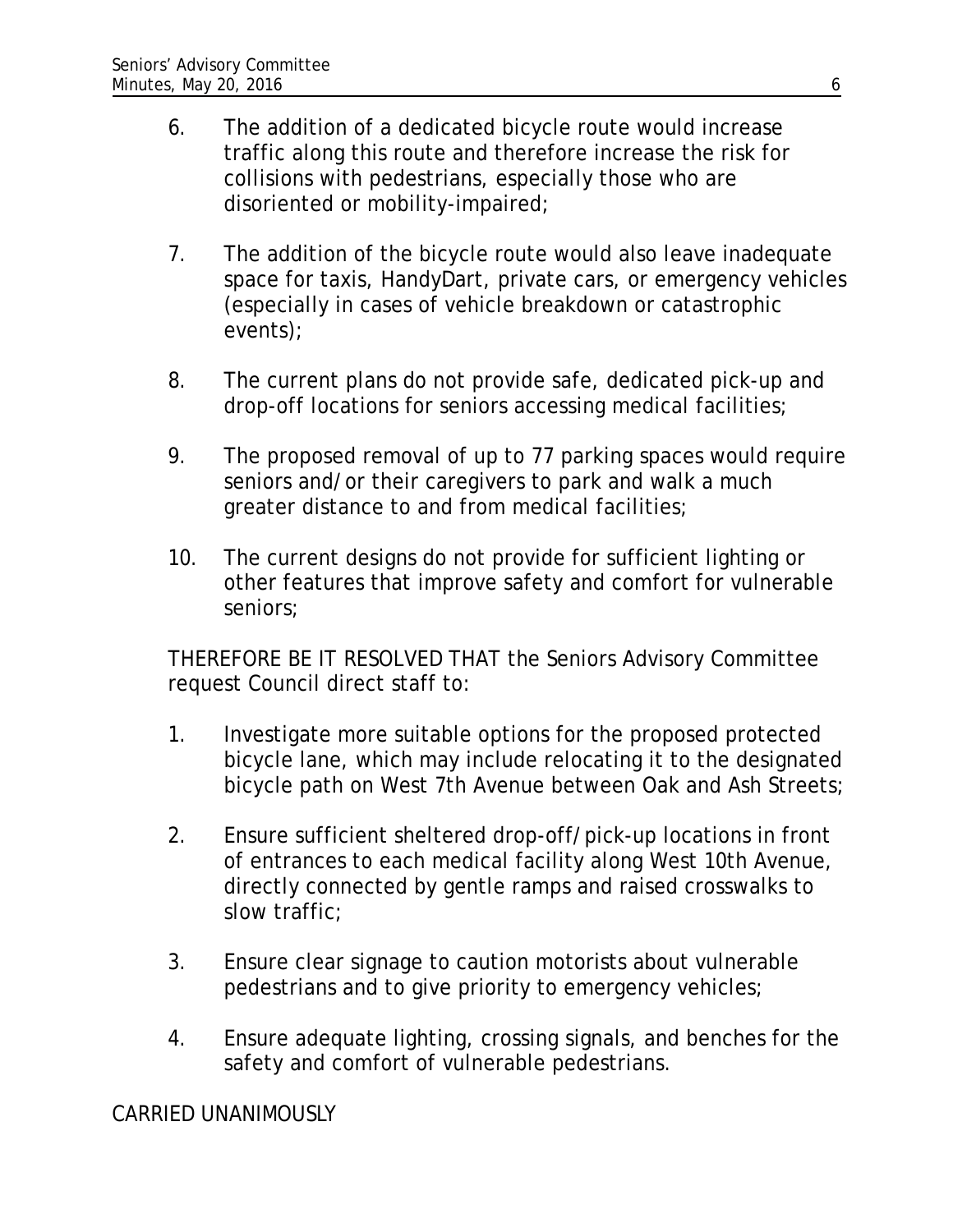Mr. LaClaire and Mr. Bracewell agreed to return to a Committee working session to work on design of the area.

## **5. New Business**

*a. Barrier-Free BC*

MOVED by Dellie Lidyard SECONDED by Eva Wadolna

THAT the Seniors' Advisory Committee recommend to Council:

THAT Council support the Barrier-Free BC 13 Principles for a British Columbians with Disabilities Act set out at the following link: [http://barrierfreebc.org/our-principles/;](http://barrierfreebc.org/our-principles/)

FURTHER THAT Council forward this motion of support to the UBCM for consideration at the September 2016 conference.

CARRIED (Gudrun Langolf opposed) (Brian Tucker abstained from the vote)

*Note: Section 145.1 of the Vancouver Charter states "Where a member present at a meeting abstains from voting, they are deemed to have voted in the affirmative"*

# *b. Transportation*

The Chair noted that Councillor Stevenson is proposing a forum to discuss transportation in the West End, and asked whether the Committee would be in support. The Chair noted she advised that the Committee would be in support of such a forum, but on the condition that it would be a model for similar forums in other neighbourhoods.